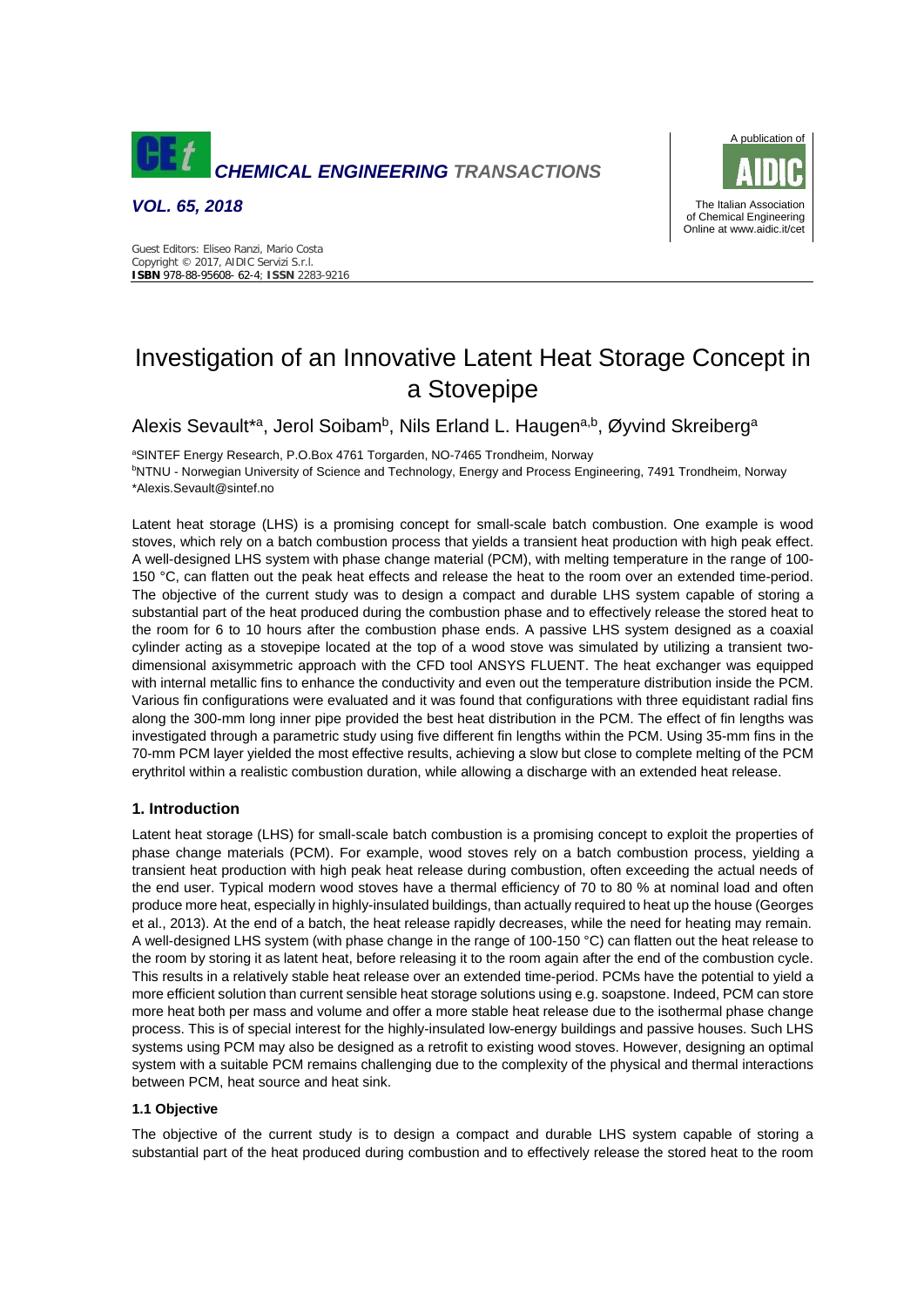at the end of the combustion period, for 6 to 10 hours. One of the challenges is to exploit a significant part of the heat available in the flue gas without reducing the draught in the chimney below a critical point, since this could alter the combustion process that is based on natural draught. Another challenge is to ensure melting of most of the PCM mass within a reasonable time, without overheating the PCM above its degradation temperature. The key findings and detailed results of the parametric study with varying fin length are presented.

## **1.2 Literature review**

With a large variety of available PCMs, and a high number of properties affecting their suitability to a given application, finding the best-suited PCM is often complex. A method was developed to assist the selection process of an optimal PCM for LHS with wood stove combustion based on a one-dimensional analysis providing key indicators (Kristjansson et al., 2016). The performance of the LHS is described through the energy density, the ratio of latent to sensible heat capacity, the Biot number and an indicator of overheating risk. These indicators allow effective ranking of PCMs candidates for a given application.

Regarding geometries similar to the one selected in the present study, Al-Abidi et al. reported on a successful numerical and experimental study of a LHS system applied to a liquid desiccant air-conditioning system (Al-Abidi et al., 2013a, 2013b). The study relied on a triplex tube heat exchanger with internal and external longitudinal fins, where the PCM (with phase change in the range of 77-85 °C) was enclosed between the two concentric tubes. Results showed that the effect of fin thickness was small compared to the fin length and number of fins, which had a strong effect on the time for complete melting and solidification.

With a similar geometry in a lower temperature range, Almsater et al. (2017) presented a CFD model of a LHS in a vertical triplex tube subject to free convection and its validation through experimental results. The heat transfer fluid flowed in the outer and inner tubes, while the central space contained the PCM. Eight longitudinal fins were included to separate the PCM compartments. Water was used as PCM. It was found that the melting process duration was generally quicker compared to the freezing process due to free convection.

Various studies have investigated the opportunities for thermal energy storage associated with wood stoves. Benesch et al. (2015) developed a CFD-based methodology for the analysis and optimization of a wood stove with sensible heat storage device. The results enabled the authors to test different storage materials in solid state. The same group also developed guidelines for heat storage units based on phase change materials, still addressing wood stoves (Mandl & Obernberger, 2017). It was notably pointed out that the PCM melting temperature should not be too high to allow charging at partial combustion load. The following criteria were listed as the most important and challenging: low flammability, low thermal degradation, high heat capacity, high density, suitable melting temperature, affordability, low corrosivity and low toxicity. The advised approach in the guidelines was however a full PCM integration in the side wall(s) of the stove allowing the flue gas to flow through the PCM and to discharge heat with the assistance of free convection of room air flowing in parallel channels through the PCM.

Another study involving a wood stove manufacturer focused on the technical design and construction of a stove surrounded by flat walls filled with salt hydrates melting at 60 °C (Zielke et al., 2013). The goal was to avoid firing the stoves at partial load at night and thereby avoiding the high associated emissions, while keeping the house warm. Though the results proved positive, the solution has not yet been commercialized due to the difficulty to achieve a commercial design in line with the customers' expectations.

# **2. Methodology**

## **2.1 Geometry**

A coaxial cylindrical heat exchanger seemed the most promising geometry for our purpose of replacing the stovepipe above the wood stove. The PCM is located between two concentric tubes and is charged by the hot exhaust gas flowing through the vertical inner pipe from bottom to top, while the stored heat can be released later to the surroundings. In the stainless-steel coaxial cylinder, the inner tube has an outer diameter of 0.15 m, and the outer tube has an outer diameter of 0.3 m. The wall thickness for both tubes is 5 mm, leaving a 70-mm thick layer of PCM around the inner tube. While a longer coaxial cylinder may be considered in commercial applications, a length of 300 mm was kept for the simulation to represent a more acceptable total weight and to reduce the computing time.

Fins in the PCM volume, when present, are radial around the inner tube and are 3-mm thick and made of stainless steel. Though longitudinal fins have proved to enhance the melting rate in similar geometries (Al-Abidi et al., 2013b), radial fins can enable a more homogeneous melting process along the concentric pipe. Another advantage with radial fins is the opportunity to model the LHS system using 2D axisymmetry, resulting in shorter computing time than any 3D model with longitudinal fins. Previous simulations with constant wall temperature tested the effect of the number of radial fins and the separation distance in the PCM domain, from no fin to three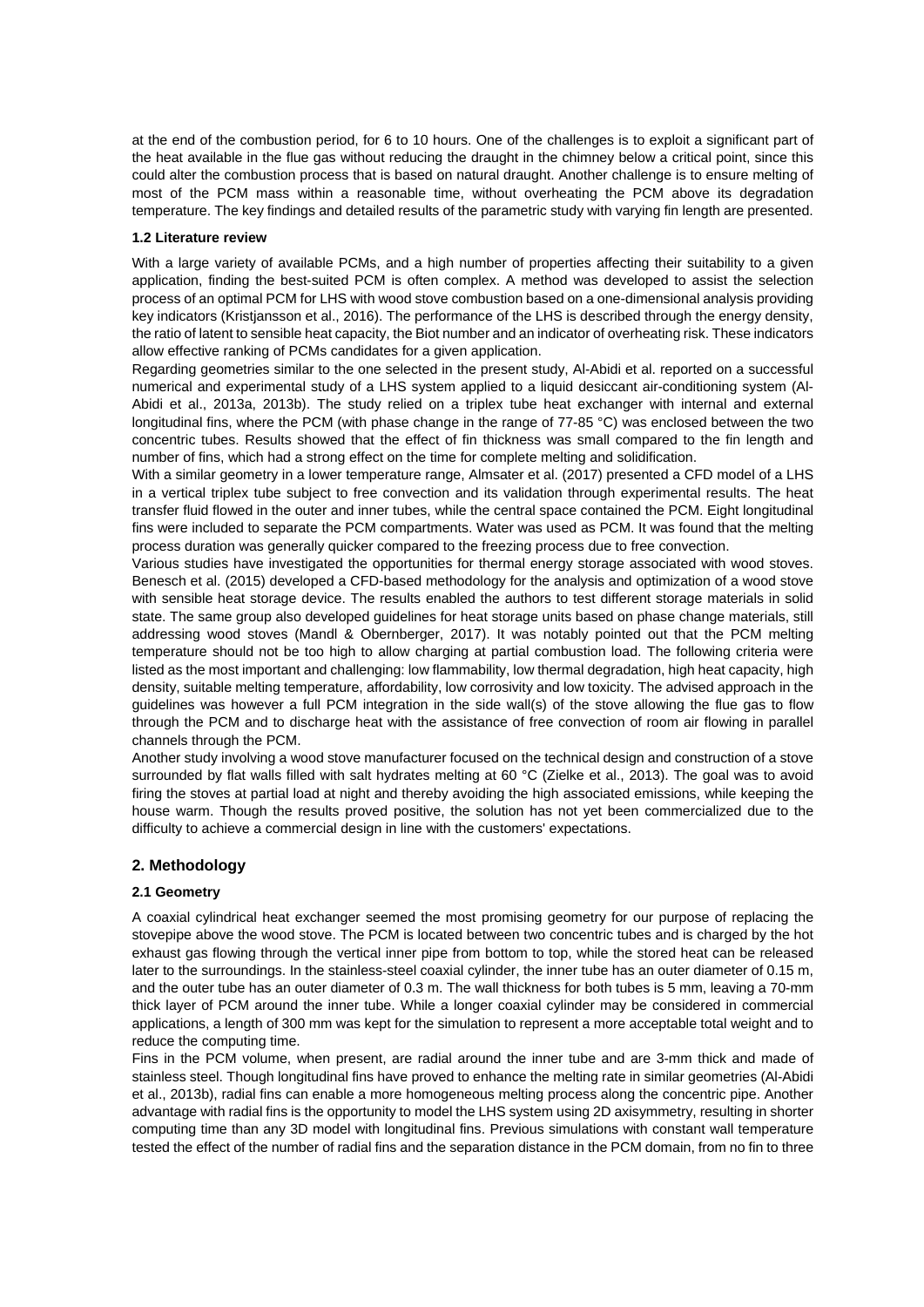fins equally distributed along the 300-mm long coaxial cylinder (Soibam, 2017). Three equidistant radial fins achieved a more homogenous heat transfer across the PCM and therefore were kept for all simulations.

## **2.2 Material and fluid properties**

The hot exhaust gas of batch wood log combustion typically being in the temperature range 100-250 °C, the PCM erythritol was considered due its melting temperature of 118 °C. The thermo-physical properties of erythritol used for the simulations are shown in

Table 1. The properties indicated for two different temperatures were modeled in ANSYS FLUENT using piecewise linear equations. Despite its convenient thermo-physical properties, one challenge with erythritol is its low degradation temperature through irreversible decomposition from 160 °C (Kaizawa et al., 2008), while in practice its thermal properties may be altered at even lower temperatures. Supercooling of erythritol has also been reported in the literature (Höhlein et al., 2017) but was not implemented in the simulations, in view of the large temperature difference experienced in the system.

*Table 1: Thermo-physical properties of erythritol (Höhlein et al., 2017), (Kaizawa et al., 2008) and (Mehling & Cabeza, 2008) used in the simulations.* 

*Table 2: Thermo-physical properties of exhaust gas used in the simulations.* 

| Erythritol                                                          | Values                          | Hot exhaust gas                                     | Values                                                            |
|---------------------------------------------------------------------|---------------------------------|-----------------------------------------------------|-------------------------------------------------------------------|
| Melting temperature                                                 | 118 °C                          | Composition                                         | 7 % CO <sub>2</sub> , 13 % O <sub>2</sub> , 20 % H <sub>2</sub> O |
| Theoretical degradation temperature 160 °C                          |                                 |                                                     | and 60 % $N_2$                                                    |
| Latent heat of solidification                                       | 339.9 kJ·kg <sup>-1</sup>       | Temperature                                         | 225 °C                                                            |
| Specific heat capacity (solid, 20 °C) 1.38 kJ·(kg·K) <sup>-1</sup>  |                                 | Density                                             | $0.72 \text{ kg} \cdot \text{m}^{-3}$                             |
| Specific heat capacity (fluid, 140 °C) 2.76 kJ·(kg·K) <sup>-1</sup> |                                 | Specific heat capacity                              | $1.155$ kJ $\cdot$ (kg $\cdot$ K) $^{-1}$                         |
| Conductivity (solid, 20 °C)                                         | $0.733 W·(m·K)-1$               | Viscosity                                           | $2.46.10^{-5}$ kg $\cdot$ (m $\cdot$ s) <sup>-1</sup>             |
| Conductivity (fluid, 140 °C)                                        | $0.326 W·(m·K)-1$               | Conductivity (pure gas) 0.035 W·(m·K) <sup>-1</sup> |                                                                   |
| Density (solid, 20 °C)                                              | 1480 kg $\cdot$ m <sup>-3</sup> | Conductivity (with heat $2.45 W(m·K)-1$             |                                                                   |
| Density (fluid, 140 °C)                                             | 1300 kg $\cdot$ m <sup>-3</sup> | transfer enhancement)                               |                                                                   |

The thermo-physical properties of the hot exhaust gas shown in Table 2 were calculated at 225 °C using GASEQ based on a composition representative of the exhaust gas flowing out of wood stoves. The first simulations showed that the heat transfer rate from the hot exhaust gas through the inner tube towards the PCM was insufficient without using any heat transfer enhancement method (Soibam, 2017). Therefore, eight longitudinal fins were added on the hot exhaust gas side to enhance the heat transfer towards the inner tube. In the simulations, the fins are represented through the calculated volume-averaged effective heat conductivity of the hot exhaust gas of 2.45 W $\cdot$ (m $\cdot$ K)<sup>-1</sup> instead of 0.035 W $\cdot$ (m $\cdot$ K)<sup>-1</sup> for the pure hot gas.

## **2.3 Computational models and conditions in ANSYS FLUENT**

The 2D-axisymmetrical geometry was modelled in ANSYS FLUENT 17.2 using gravitational acceleration. A fine mesh was used, encompassing ca. 65,000 cells with a refined mesh in the near-wall regions. The temperature range for the phase change was set to 3 K, centered on the melting temperature, since it enabled sufficient calculation stability, which narrower temperature ranges did not. It should be noted that the temperature range is to some extent dependent on the mushy zone constant  $(10^5$  was used here), as shown by Kheirabadi & Groulx (2015). The solution method relied on the PRESTO scheme for the pressure correction equation and the Semi-Implicit Pressure-Linked Equation (SIMPLE) algorithm for the pressure-velocity coupling. Momentum, turbulent kinetic and energy equations were solved using a first-order discretization. To enable converged solutions, the relaxation factors were set to 0.1 for liquid fraction, 0.3 for pressure and momentum, 0.8 for density, turbulent kinetic energy and turbulent dissipation rate, 0.9 for energy and 1 for body forces.

For the charging process (melting), the inlet boundary in the gas domain was set to a velocity-inlet with a value of 1 m·s<sup>-1</sup>, and a constant inlet temperature of 498 K to simulate the hot exhaust gas flowing through the stovepipe. The outlet boundary in the gas domain was set as an outlet-vent. The outer pipe wall towards the room was set to have mixed thermal conditions, i.e. heat is transferred to the outside due to convection and radiation. The heat transfer coefficient for convection was set to 25 W·m<sup>-2</sup>·K<sup>-1</sup> with a free-stream temperature of 25 °C. The coefficient was chosen higher than for regular free convection in order to represent the effect of the convective air flows originating from the hot wood stove underneath the stovepipe. For the radiation, the wall emissivity was set to 0.85. The bottom and top walls of the PCM domain were defined as adiabatic walls. The whole LHS system temperature was initially set to 25 °C.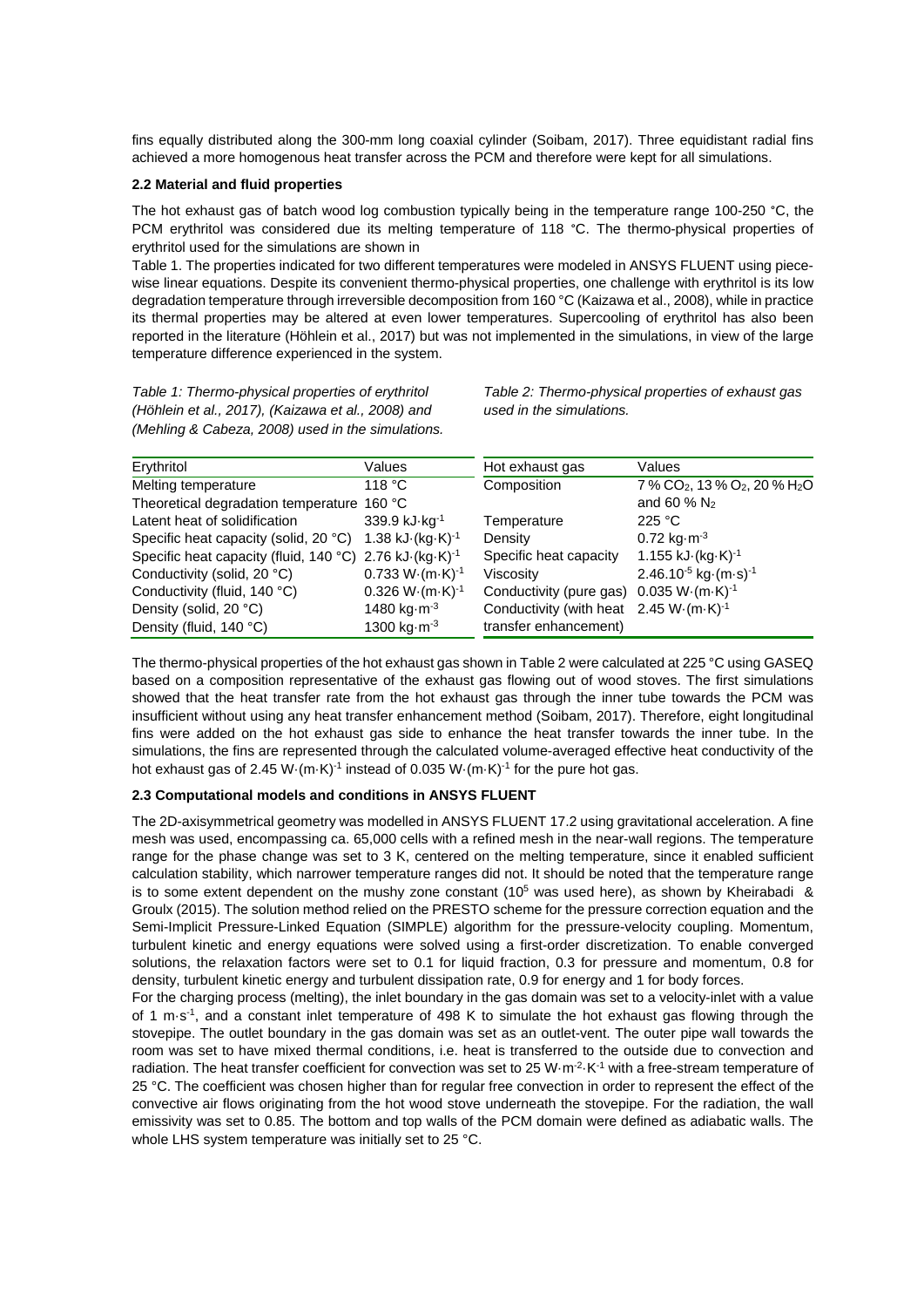For the discharging process (solidification), the inlet and outlet boundaries of the hot gas domain were represented as adiabatic walls, considering a virtual valve blocking the gas flow in the stovepipe once combustion is over. In reality, the gas flow would not be fully blocked, due to the need to evacuate the remaining exhaust gas from the charcoal burnout phase. This simplification minimized the heat losses through the inner pipe and especially eased the comparison between the different cases. As initial conditions, the hot gas domain was patched at 100 °C, which is a relatively high temperature, though still below the PCM's melting temperature. In the PCM domain, the fins and inner pipe were patched with a temperature of 122 °C. Two different initial conditions were studied in the PCM domain: (1) starting from a constant and homogeneous temperature of 122 °C, which is above the PCM melting temperature, and (2) starting from the liquid fraction and temperature fields as established after 6 hours of melting at the above-mentioned conditions, to mimic a dynamic case with sudden change of external conditions. For the first initial condition, the outer pipe temperature was set to 116 °C, which is an average temperature obtained by the end of the above-mentioned melting processes.

Five fin lengths, for fins attached to the inner pipe in the PCM domain, were studied under the described conditions. The five lengths corresponded to 0 mm (no fins), 17.5 mm (one quarter of the PCM thickness), 35 mm (half-way through the PCM volume), 52.5 mm (three quarters of the PCM thickness) and 70 mm (fin joining the inner pipe to the outer pipe). The parametric study enabled to understand the fin length's effects on melting and solidification processes and to determine the most relevant fin length for the application with wood stoves.

## **3. Results and discussion**

#### **3.1 Liquid fraction**

Figure 1 shows the effect of the fin length on the mass-averaged liquid fraction for 6 h of charging followed by a discharge. A 6-hour duration corresponds to a realistic average combustion duration when using several batches in wood stoves. After that duration, the boundary conditions were changed in the inner pipe to trigger the discharge. Simulations running charging only (melting) revealed that with the 70-mm fins, 11.5 hours were needed to fully melt the PCM, and none of the other tested fin configurations reached full melting. In Figure 1, the liquid fraction with the 70-mm fins lies below the other configurations with fins until 6 h into the charging process. The configuration with no fins hardly reached a liquid fraction of 0.6. The fastest melting rate occurred for the configuration with 17.5-mm fins due to an effective combination of conduction into the warmest part of the PCM and only a small restriction of movement for the convective transport to enhance the heat exchange through the PCM mass. The highest liquid fraction in 6 h was achieved with 35-mm fins (0.945).



*Figure 1: Effect of fin length on liquid fraction for 6 h of charging (melting) followed by a discharge (solidification).* 

As shown in Figure 1, using 35-mm and 52.5-mm fins, the liquid fraction reached a top within 4.5 to 5 h of charging. However, as the heat transfer from the hot exhaust gas continues, the liquid fraction slightly decreased instead of following the expected increasing trend. This effect was due to the free convection effects, transporting the hotter melted PCM through buoyancy to the top, while the cooler melted PCM was transported to the bottom, eventually cooling down the lower part of the PCM block below the melting temperature. The effect was amplified by the continuous heat exchange between the melted PCM and the outer pipe, which released heat by radiation and convection to the room, having an ambient temperature.

During the discharging process, the configuration with 70-mm fins first kept a higher liquid fraction and then yielded a significantly higher rate of solidification than all the other cases. With 70-mm fins, the PCM was fully solidified after 4.5 h, followed by the case with the 52.5-mm fins, after 5 h.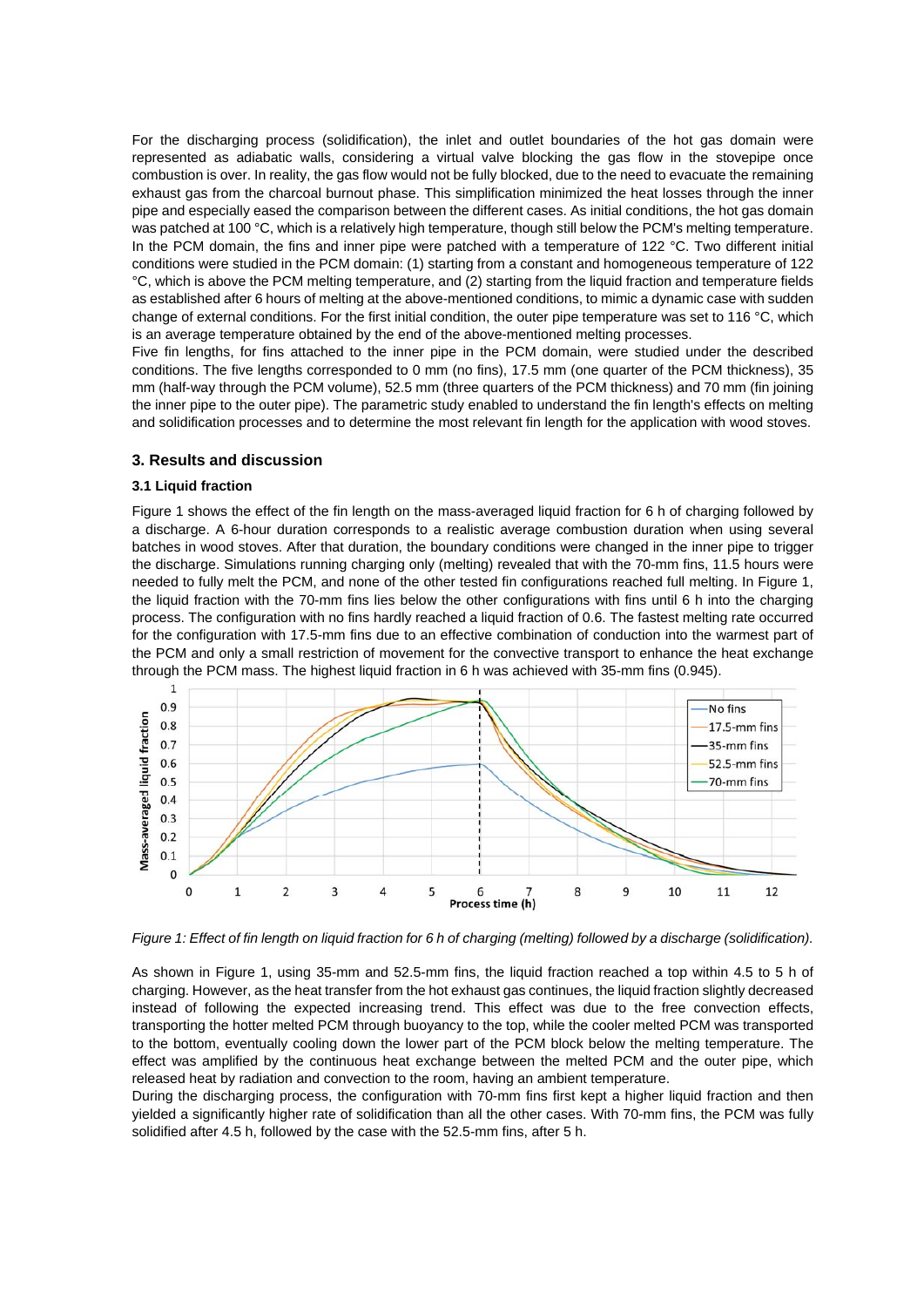Figure 2 shows the liquid fraction in the 2D axisymmetric model after 1 h of charging, for the tested fin lengths. For all configurations with fins, the effects of buoyancy, yielding free convection, were visible through the melted PCM accumulating under the fins. After 1 h of charging, the melted PCM reached a sufficient volume to pass beyond some of the fins for the cases with 17.5-mm and 35-mm fins. Without fins, the effects of free convection led to a noticeably higher melted fraction in the upper part of the PCM domain, close to the inner pipe. In comparison, the melted fraction in the cases with fins was more homogeneously distributed.

A key observation is the sharp mushy zone during the melting process, corresponding to the volume where the PCM is neither fully liquid nor solid. In comparison, the mushy zone appeared significantly broader during the solidification process. This is due to the convective transport playing a major role in the melting process and yielding shear strain on the mushy zone, while the solidification process is primarily conduction-driven with almost no convective transport of melted PCM (Fleischer, 2015).



*Figure 2: Effect of fin length on liquid fraction, 1 h after the start of melting process.* 

## **3.2 Heat transfer to the surrounding**

Figure 3 shows the effect of fin length on the heat transferred by radiation and convection from the outer pipe to the room for 6 h of charging followed by a discharge. For the case with 70-mm fins, the amount of heat transferred from the outer pipe wall became larger than for the other cases after 5 h. The 70-mm fins, however, contributed to the heat loss to the room before it was needed, with up to 100 W more than with 35-mm fins at times. A similar behavior was found with 52.5-mm fins. With 70-mm fins, the mass-averaged PCM temperature rose beyond the melting point after 5 h, eventually elevating local PCM temperature up to 166 °C, which is beyond erythritol's critical degradation temperature. The cases with 35-mm fins and no fins kept the local PCM temperature under 148 °C, while up to 154 °C was reached locally with 17.5-mm and 52.5-mm fins.



*Figure 3: Effect of fin length on the heat transferred from the outer pipe to the room for 6 h of charging (melting) followed by a discharge (solidification).* 

For the configurations with 17.5-mm, 35-mm and 52.5-mm fins, a thermal balance was almost reached after 4.5 hours, when the amount of transferred heat first flattened and eventually slightly decreased. The decrease was most likely due to a local re-solidification phenomenon which occurred in the lower part of the PCM domain, as described previously.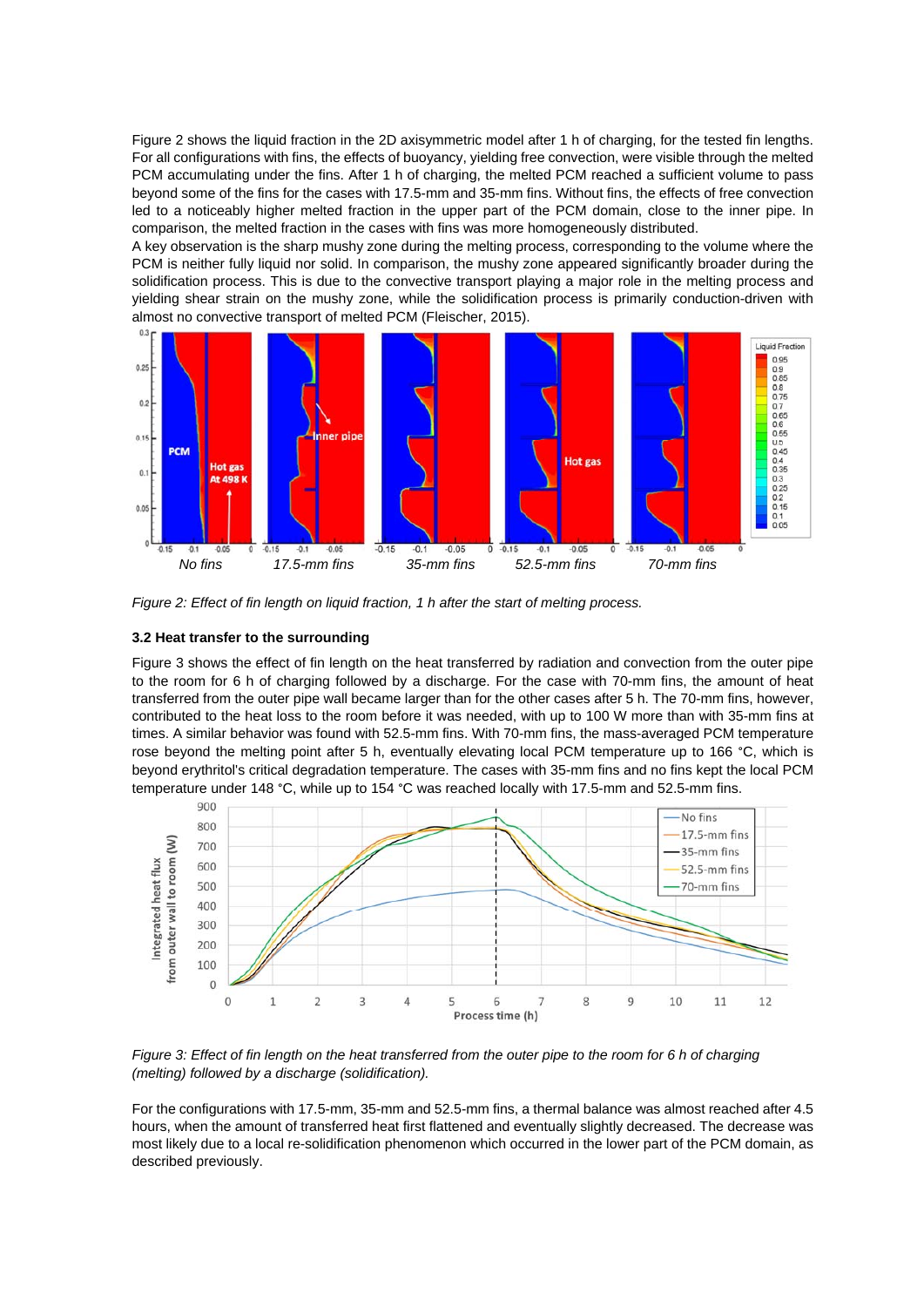The sudden change in supplied heat after 6 h marked the start of the discharging process. The heat loss to the inner pipe was minimal due to the blockage of the gas flow in the inner pipe. The lowest heat release was associated with the configuration with no fins, though the total heat that can be released is naturally lower than for the other cases since a lower fraction of PCM was melted after 6 h. The configuration with 70-mm fins provided the highest heat release for ca. 5.5 h, until the heat release with 35-mm fins became higher.

It should be noted that the heat transfer coefficient of 25 W·m<sup>-2</sup>·K<sup>-1</sup> used for convection for the outer pipe wall towards the room was rather high. A lower coefficient, closer to a regular free convection coefficient in the range of 5-10 W·m<sup>-2</sup>·K<sup>-1</sup>, may be more realistic and would yield a lower solidification rate by limiting the heat loss to the room. A further improvement would be to allow the convection coefficient to change with time, to include the transient influence of the significant convective air flow around the stove. Due to the generally large thermal inertia of wood stoves, convection flows around them typically increase to a maximum value during the combustion phase and slowly decrease as they cool down in the absence of combustion.

## **4. Conclusions**

A passive LHS system designed as a coaxial cylinder acting as a stovepipe located at the top of a wood stove was simulated by transient 2D axisymmetric CFD modelling with ANSYS FLUENT. The heat exchanger was equipped with internal radial metallic fins to enhance the conductivity and even-out the temperature distribution inside the PCM. Various fin configurations were evaluated through numerical simulations.

The configuration with 35-mm fins provided the best trade-off for our application. With 35-mm fins, the PCM storage could be loaded relatively fast (i.e. 4.5 h), while still yielding a long heat release over 6-10 h. The local PCM temperature was kept under 148 °C, whereas the other tested configurations with fins reached maximum local PCM temperature closer to or beyond erythritol's degradation temperature of 160 °C.

Erythritol's degradation temperature is possibly too low for batch combustion applications displaying a high transient behavior and potentially higher maximum temperatures in the hot exhaust gas than tested here. The critical degradation temperature might also be reached in cases where several consecutive batches are fired. Further investigations could be conducted with more advanced fin configurations, such as non-uniform distance between fins and more complex fin shapes, for example. Experimental validations would also be of interest.

#### **Acknowledgements**

The study was carried out through the research project PCM-Eff - Novel phase change material solutions for efficient thermal energy storage - supported by SINTEF Energy Research and the Research Council of Norway.

#### **References**

- Al-Abidi, A. A., Mat, S., Sopian, K., Sulaiman, M. Y., Mohammad, A. T., 2013a, Internal and external fin heat transfer enhancement technique for latent heat thermal energy storage in triplex tube heat exchangers. Applied Thermal Engineering, 53(1), 147-156.
- Al-Abidi, A. A., Mat, S., Sopian, K., Sulaiman, M. Y., Mohammad, A. T., 2013b, Numerical study of PCM solidification in a triplex tube heat exchanger with internal and external fins. International Journal of Heat and Mass Transfer, 61, 684-695.
- Almsater, S., Alemu, A., Saman, W., Bruno, F., 2017, Development and experimental validation of a CFD model for PCM in a vertical triplex tube heat exchanger. Applied Thermal Engineering, 116, 344-354.
- Benesch, C., Blank, M., Scharler, R., Kössl, M., Obernberger, I., 2015, Transient CFD Simulation of Wood Log Stoves with Heat Storage Devices. Presented at the 21st European Biomass Conference and Exhibition.
- Fleischer, A. S., 2015, Thermal energy storage using phase change materials: fundamentals and applications: Springer.
- Georges, L., Skreiberg, Ø., Novakovic, V., 2013, On the proper integration of wood stoves in passive houses: Investigation using detailed dynamic simulations. Energy and Buildings, 59(Supplement C), 203-213.
- Höhlein, S., König-Haagen, A., Brüggemann, D., 2017, Thermophysical Characterization of MgCl<sub>2</sub>·6H<sub>2</sub>O, xylitol and erythritol as phase change materials for latent heat thermal energy storage. Materials, 10(4), 444.
- Kaizawa, A., Maruoka, N., Kawai, A., Kamano, H., Jozuka, T., Senda, T., Akiyama, T., 2008, Thermophysical and heat transfer properties of phase change material candidate for waste heat transportation system. Heat and Mass Transfer, 44(7), 763-769.
- Kheirabadi , A. C., Groulx, D., 2015, Simulating phase change heat transfer using Comsol and Fluent: Effect of the mushy-zone constant. Computational Thermal Science, 7(5-6), 427-440.
- Kristjansson, K., Næss, E., Skreiberg, Ø., 2016, Dampening of wood batch combustion heat release using a phase change material heat storage: Material selection and heat storage property optimization. Energy, 115, Part 1, 378-385.

Mandl, C., Obernberger, I., 2017, Guidelines for heat storage units based on Phase Change Materials (PCM).

Mehling, H., Cabeza, L. F., 2008, Heat and cold storage with PCM: Springer, Berlin, Heidelberg.